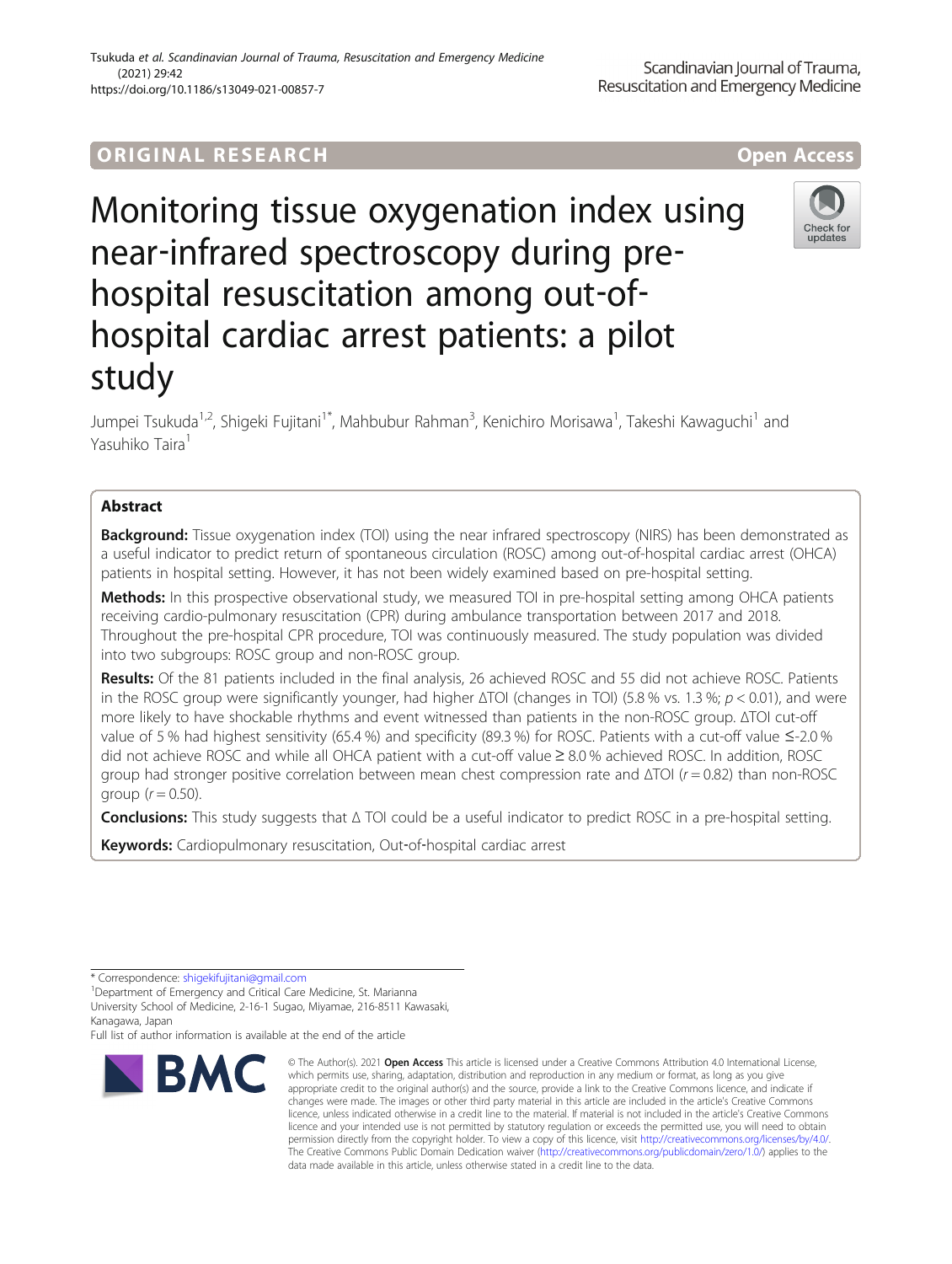# Background

More than 100,000 people die from out-of-hospital cardiac arrest (OHCA) each year in Japan [[1\]](#page-7-0). Although American Heart Association (AHA) guidelines for cardiopulmonary resuscitation (CPR) are regularly updated and the survival rate has been improved, the overall mortality of admitted OHCA patients still remain poor [[2\]](#page-7-0). Survival rate after 1 month varied from 5.6 to 7.4 % regardless of the initial cardiac rhythm in Japan [\[1](#page-7-0)]. Brain is a vital organ with high metabolic activity and low energy storages and vulnerable to circulatory arrest [[3,](#page-7-0) [4](#page-7-0)]. High-quality CPR according to the AHA guidelines for cardiopulmonary arrest (CPA) (with proper rate of 100–120 /min, proper depth of 5–6 cm, complete chest recoil and minimizing interruption of chest compressions measured by chest compression fraction and so on) can maintain cerebral blood flow only by 30–40 % of normal flow [[5,](#page-7-0) [6](#page-7-0)]. Even if return of spontaneous circulation (ROSC) is obtained, brain injury remains as the leading cause of death after ROSC [[7\]](#page-7-0). Some markers using neurological findings, imaging techniques and serum biomarkers, are known to evaluate the extent of brain injury and are only useful after ROSC [[8\]](#page-7-0). However, there are no specific and reliable indicators to assess the cerebral blood flow directly to the response of CPR quality [[9](#page-7-0)].

Near-infrared spectroscopy (NIRS) can provide information on oxygen saturation of brain tissue (StO<sub>2</sub>) noninvasively and continuously during CPR without a pulsating rhythm  $[10]$  $[10]$  $[10]$ . NIRS can measure StO<sub>2</sub> from the ratio of oxygenated hemoglobin  $(O_2Hb)$  to oxygenated and deoxygenated hemoglobin (HHb) in blood flow within venous, arterial and cerebral cortical tissue [\[7](#page-7-0)]. Several studies examined the correlation between  $StO<sub>2</sub>$ and ROSC or neurological outcomes based on hospitalized patients [\[11](#page-7-0), [12](#page-7-0)]. In our previous study which included 117 OHCA patients, we observed that ROSC patients had significantly higher initial  $StO<sub>2</sub>$  than non-ROSC patients [[13](#page-7-0)]. Other studies have also demonstrated that increase in  $StO<sub>2</sub>$  ( $\Delta StO<sub>2</sub>$ ) were associated with ROSC [[12,](#page-7-0) [14](#page-7-0)]. In addition, usefulness of  $StO<sub>2</sub>$  as a dynamic value rather than a single static value has also been emphasized [\[15](#page-7-0)]. Our previous study also showed that  $\Delta \text{StO}_2$  could be more useful and accurate than a single initial  $StO<sub>2</sub>$  when predicting ROSC [\[16](#page-7-0)]. Furthermore, in a recent meta-analysis,  $\Delta \text{StO}_2$  demonstrated excellent predictive value for ROSC [\[15](#page-7-0)]. However, there is a dearth of well-designed studies which examined the association between high-quality CPR and level of  $StO<sub>2</sub>$ during CPR, although a recent study based on small sample size demonstrated that high-quality CPR improved  $StO<sub>2</sub>$  values [\[12](#page-7-0)].

In Japan, the average time from emergency medical service (EMS) call to hospital arrival was 39.4 minutes in

2016 and the time has been increasing every year [\[1](#page-7-0)]. Brain can reserve only limited energy, and inadequate cerebral blood flow within 5 minutes can lead to hypoxic brain injury [\[17](#page-7-0)]. For every minute without CPR and defibrillation, the chance of survival decreases by 7–10 % [[18\]](#page-7-0). In order to improve the quality of pre-hospital CPR, evaluation of direct cerebral blood flow is necessary. Portable NIRS device equipped in ambulance, where only limited devices can be equipped, can help evaluate the cerebral blood perfusion [[19,](#page-7-0) [20](#page-7-0)], especially oxygen delivery to the brain. Effective CPR might increase  $O<sub>2</sub>Hb$  and  $StO<sub>2</sub>$  and through these mechanism ROSC rate can be improved. However, based on prehospital setting, the association between various types of  $StO<sub>2</sub>$  and, ROSC and CPR according to the latest CPR guidelines has not been examined yet.

The objective of this study was to examine the association between  $\Delta \text{StO}_2$  and ROSC as well as between  $\Delta$ StO<sub>2</sub> and the CPR quality.

# Methods

### Study design and setting

This single-center prospective and observational study was conducted at St. Marianna University School of Medicine, a 1200-bed tertiary hospital in Kawasaki, Japan. Enrollment for this study started from May 2017 and continued till March 2019. The research protocol received ethics committee Institutional Review Board (IRB) approval. In Japan, paramedic's Advanced Life Support (ALS) team consists of three persons, under the direction of a physician while they are permitted to administer epinephrine and perform intubation. Additional devices are allowed to use only in the five EMS teams in northern Kawasaki medical area as all of these teams completed required training sessions before this study started.

#### Study intervention

All ≥ 18 years old OHCA patients with non-traumatic cardiac arrest transferred to our emergency department (ED) were included. Excluded patients were as follows: patients with traumatic cause, patients with core body temperature less than 30°Celsius and patients who had achieved ROSC before the placement of the device probe. When the patients met inclusion criteria, the probe was placed onto the patient's forehead leftlaterally above the eyebrow immediately after transportation to the ambulance. One of the 3 paramedics placed the probe to minimize interruption of CPR procedure according to the AHA guidelines  $2015$  [\[21\]](#page-7-0). Although the paramedics were not blinded, they have not received the explanation about the meaning of the values, and followed the latest AHA guidelines without considering the  $StO<sub>2</sub>$  values. They were instructed to administer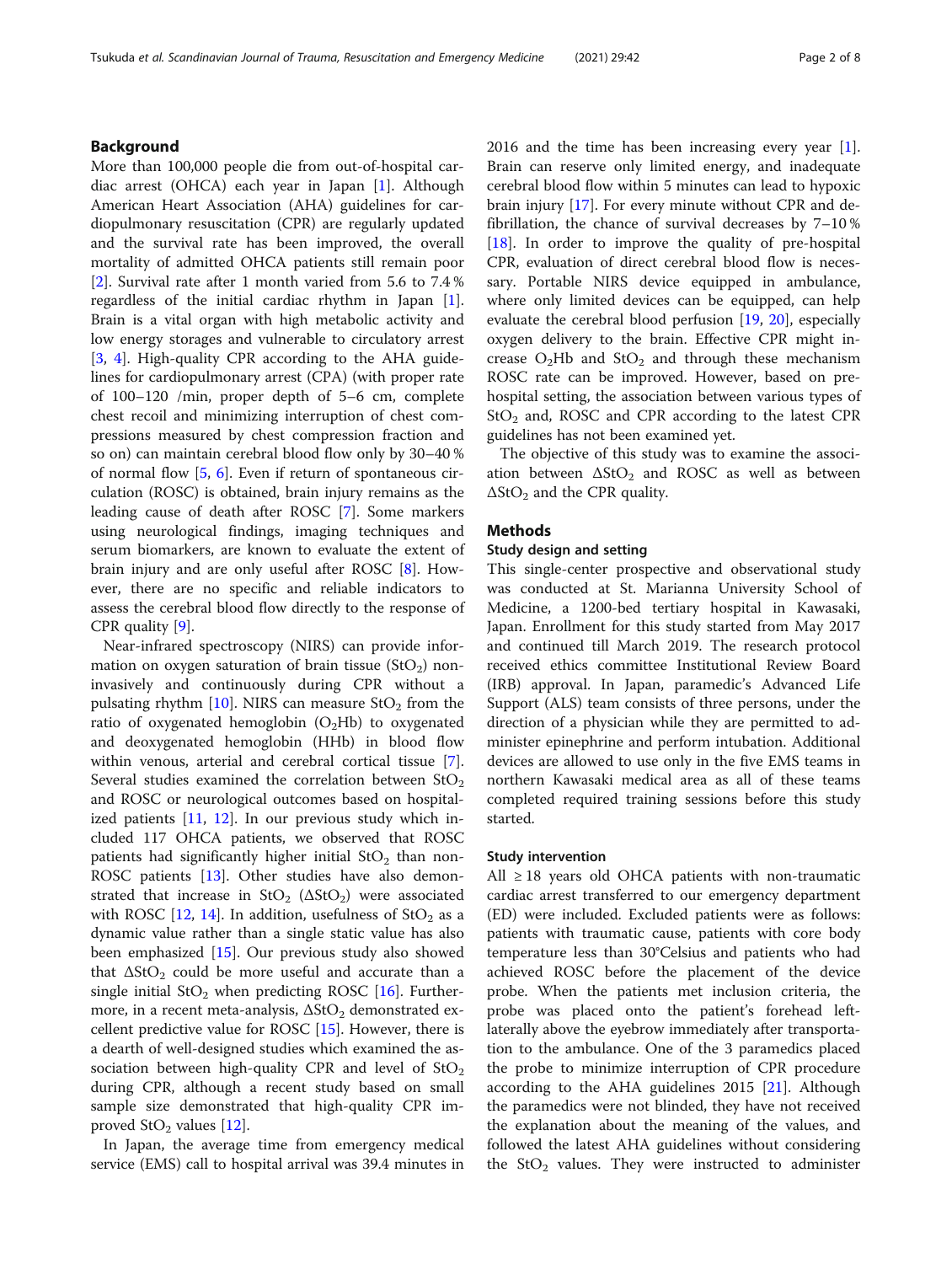epinephrine and perform tracheal intubation. They did not use mechanical chest compressions but did only manual chest compressions.

We used CCR-1 (Hamamatsu Photonics, Hamamatsu-City, Shizuoka, Japan) which can non-invasively and continuously measures  $StO<sub>2</sub>$ , so called tissue oxygenation index (TOI) in CCR-1<sup>°</sup>. This device is portable and can be operated by battery for 2 hours which make it suitable for use in an ambulance. TOI monitoring continued throughout ambulance transportation. Initial ROSC was defined as the presence of a palpable carotid pulse after CPR discontinuation, and successful ROSC was defined as ROSC > 20 minutes after CPR [[22](#page-7-0)].

### Measurements and statistical analysis

The study population was divided into 2 groups according to outcome: ROSC group and non-ROSC group. We defined initial TOI as the TOI measured at the moment the probe was attached inside the ambulance and final TOI as the last recorded TOI value at the arrival of the patient to our ED. We evaluated the change of TOI, namely the  $\Delta$ TOI ( $\Delta$ TOI = final TOI - initial TOI). In addition to these values, mean, maximum and minimum TOI during ambulance transportation were also assessed. This device can also calculate the chest compression (CC) rate per minute using the waveform of  $O<sub>2</sub>Hb$  and HHb. Additional data were extracted from pre-hospital and hospital records according to Utstein style [[23](#page-7-0)]. Prehospital records included the information about sex, age, the initial cardiac rhythm of cardiopulmonary arrest (CPA), witness, bystander CPR and the time from the EMS call to the scene arrival and hospital arrival. The hospital records included the causes of CPA, the amount of epinephrine received during CPR procedure, laboratory data and the outcomes in ED.

Primary aim of the statistical analysis was to examine the association between ΔTOI and ROSC. Secondary aims were to examine the association between other TOI values such as initial, final, mean, maximum and minimum and ROSC. In addition, different cut-off values of ΔTOI were examined as predictors of ROSC. We also examined the correlation between mean CC rate and ΔTOI using spearman's rank correlation coefficient (r).

Continuous variables were summarized as median with interquartile range (IQR) or mean with standard deviation (SD). Distribution of continuous variables was examined using Shapiro-Wilk test. When the variables were normally distributed, unpaired t-tests were conducted. On the other hand, when the variables were positively or negatively skewed, we used Mann-Whitney U-tests. Categorical variables were summarized using counts and percentages, compared using chi-square test. Multiple regression analysis was conducted to examine the association between ΔTOI and Utstein variables after controlling for the potential confounding effects. Receiver Operating Characteristic (ROC) analysis was also conducted to determine the specific cut-off values predictive of ROSC. A p-value < 0.05 was considered statistically significant. Statistical analyses were performed using SPSS, version 25 (SPSS Inc., Chicago, IL, USA) and R statistical software (V.1.0.143, R Foundation for Statistical Computing).

### Results

Of 104 patients that were transported to our ED, TOI was measured in 81 (77.8 %) patients and 23 were excluded. The reasons for exclusion were; 19 patients were due to apparatus dysfunction during initial CPR procedure (i.e.: attachment failure of probes and start-up delay), 3 patients achieved ROSC before arrival at ED and one patient had CPA due to trauma. Among those who were included in this study  $(n = 81)$ , 26 (32.1%) achieved ROSC (ROSC group) and 55 (67.9 %) did not achieve ROSC (non-ROSC group) (Fig. 1).

Patients' demographics and key characteristics according to Utstein style were compared between ROSC and non-ROSC group (Table [1](#page-3-0)). Patients in ROSC group were younger and were more likely to have their cardiac event witnessed. Furthermore, patients in this group exhibited higher shockable initial rhythm and suspected cardiac cause of CPA. Blood gas analysis showed that patients in ROSC group had significantly lower lactate concentration and higher  $PaO<sub>2</sub>$  than patients in non-ROSC group.

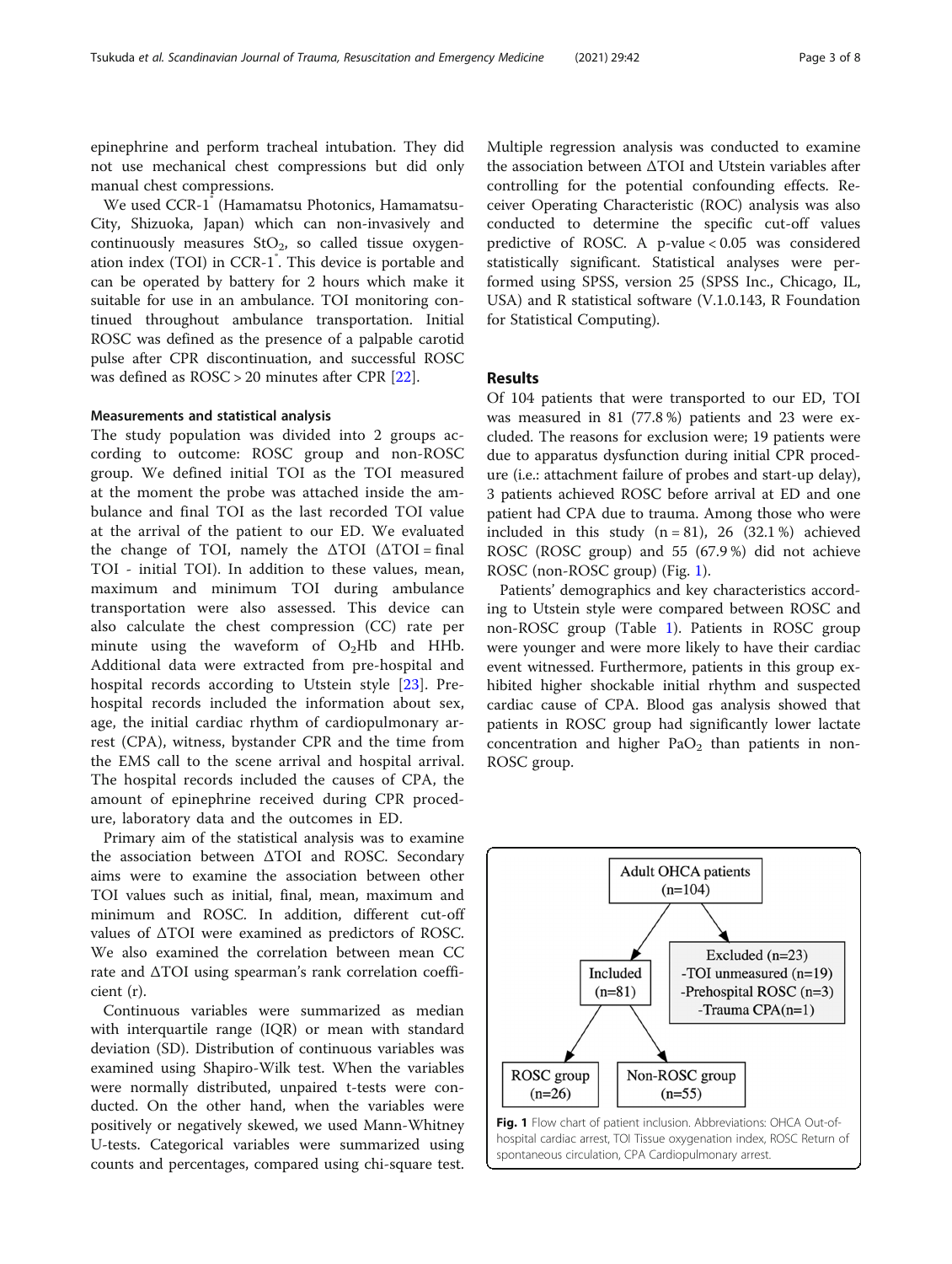# <span id="page-3-0"></span>Table 1 Patient characteristics

|                                                                                                                                                                                                                                                                                                             | ROSC group<br>$(n = 26)$                                                                                  | Non-ROSC group<br>$(n = 55)$                                                                              |                                                               |
|-------------------------------------------------------------------------------------------------------------------------------------------------------------------------------------------------------------------------------------------------------------------------------------------------------------|-----------------------------------------------------------------------------------------------------------|-----------------------------------------------------------------------------------------------------------|---------------------------------------------------------------|
| Male, n (%)                                                                                                                                                                                                                                                                                                 | 19 (73.1)                                                                                                 | 32 (57.1)                                                                                                 | 0.166                                                         |
| Age (years), mean (SD)                                                                                                                                                                                                                                                                                      | 72.4 (13.9)                                                                                               | 80.8 (11.8)                                                                                               | 0.006                                                         |
| Shockable rhythm, n (%)                                                                                                                                                                                                                                                                                     | 7(26.9)                                                                                                   | 1(1.8)                                                                                                    | < 0.01                                                        |
| Witness, n (%)                                                                                                                                                                                                                                                                                              | 16(61.5)                                                                                                  | 9(16.4)                                                                                                   | < 0.01                                                        |
| Bystander CPR, n (%)                                                                                                                                                                                                                                                                                        | 10(38.5)                                                                                                  | 24 (42.9)                                                                                                 | 0.707                                                         |
| Time from EMS call to the scene (min),<br>median [IQR]                                                                                                                                                                                                                                                      | $9 [8-10]$                                                                                                | $8[6-10]$                                                                                                 | 0.099                                                         |
| Time from EMS call to the hospital (min),<br>median [IQR]                                                                                                                                                                                                                                                   | $32$ [ $27 - 36$ ]                                                                                        | 34 [29-40]                                                                                                | 0.245                                                         |
| Time during ambulance (min), median [IQR]                                                                                                                                                                                                                                                                   | $8.5$ [6-10]                                                                                              | $9$ [7-12]                                                                                                | 0.089                                                         |
| Epinephrine dose during ambulance (mg), median [IQR]                                                                                                                                                                                                                                                        | $1 [0-2]$                                                                                                 | $1 [0-3]$                                                                                                 | 0.48                                                          |
| Suspected cardiac cause, n (%)                                                                                                                                                                                                                                                                              | 11(42.3)                                                                                                  | 3(5.4)                                                                                                    | < 0.01                                                        |
| Blood gas analysis                                                                                                                                                                                                                                                                                          | ROSC group                                                                                                | Non-ROSC group                                                                                            |                                                               |
| pH, mean (SD) <sup>a</sup><br>PaCO <sub>2</sub> (Torr), median [IQR] <sup>a</sup><br>PaO <sub>2</sub> (Torr), median [IQR] <sup>a</sup><br>$HCO3-$ (mmol/L), mean (SD) $a$<br>Blood sugar (mg/dl), median [IQR] b<br>Lactate (mmol/L), mean (SD) <sup>c</sup><br>Potassium (mmol/L), mean (SD) <sup>d</sup> | 6.94(0.19)<br>65.3 [44.2-90.0]<br>96.2 [31.0-274.9]<br>13.8(6.2)<br>265 [209-388]<br>9.7(4.6)<br>5.5(1.5) | 6.75(0.22)<br>90.5 [67.4122.3]<br>38.7 [22.5-77.9]<br>12.7(5.2)<br>173 [102-268]<br>13.4(4.4)<br>7.2(1.7) | < 0.01<br>0.012<br>0.007<br>0.427<br>0.013<br>0.002<br>< 0.01 |

<sup>a</sup>The number of non-ROSC group was 44

<sup>b</sup>The number of non-ROSC group was 33

<sup>c</sup>The number of non-ROSC group was 38<br><sup>d</sup>The number of non-ROSC group was 30

Abbreviations: CPA cardiopulmonary arrest, CPR cardiopulmonary resuscitation, EMS emergency medical services, ROSC return of spontaneous circulation, TOI tissue oxygenation index

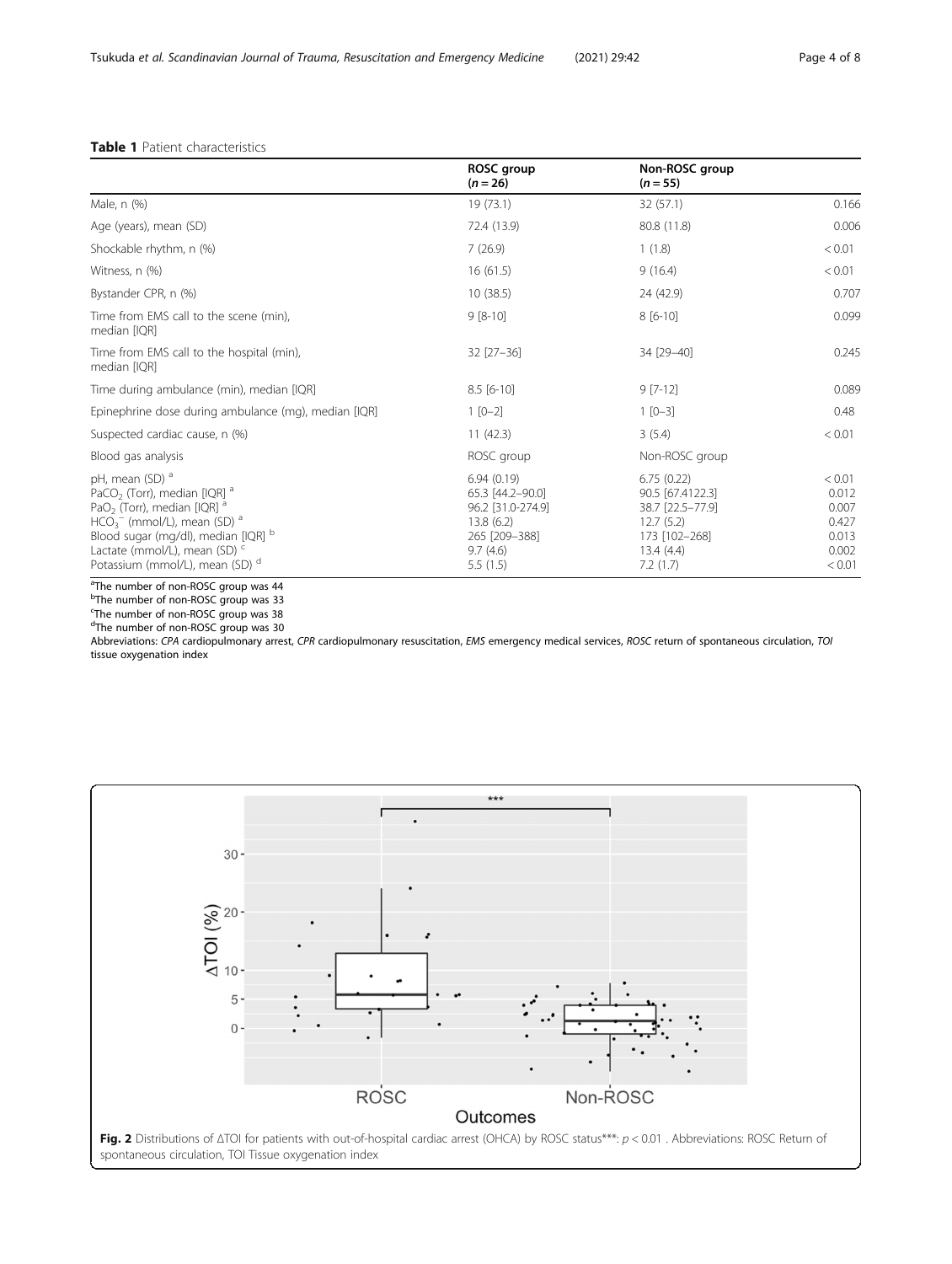|                                | ROSC group<br>$(n = 26)$ | Non-ROSC group<br>$(n = 55)$ | p-value |
|--------------------------------|--------------------------|------------------------------|---------|
| $\Delta$ TOI (%), median [IQR] | $5.8$ [3.2-14.6]         | $1.3$ [-1.1-1.3]             | < 0.01  |
| Initial TOI (%), mean (SD)     | 33.6(8.5)                | 29.6(7.6)                    | 0.034   |
| Final TOI (%), mean (SD)       | 42.2 (10.4)              | 30.6(8.2)                    | < 0.01  |
| Maximum TOI (%), mean (SD)     | 52.8 (14.0)              | 42.8 (10.5)                  | < 0.01  |
| Minimum TOI (%), mean (SD)     | 26.8(9.2)                | 19.2 (9.6)                   | < 0.01  |
| Mean TOI (%), mean (SD)        | 37.9 (9.0)               | 30.3(8.0)                    | < 0.01  |

Table 2 Various type of tissue oxygenation index (TOI) and outcomes

Abbreviations: TOI tissue oxygenation index, ROSC return of spontaneous circulation

### Primary outcome measurement

ΔTOI was significantly higher in ROSC group (median 5.8 % [IQR3.2 to14.6 %]) than non-ROSC group (median 1.3 % [IQR-1.1 to -1.3 %]) ( $p < 0.01$ ) (Fig. [2\)](#page-3-0).

### Secondary outcome measurement

Initial, final, minimum, maximum and mean TOI values were also significantly higher in ROSC group than that in non-ROSC group (Table 2).

Table 3 shows crude and adjusted odds ratio of achieving ROSC based on logistic regression analysis. Among different TOI values, ΔTOI had highest odds ratio for predicting ROSC based on bivariate logistic regression analysis. Even after adjusted by witness status and shockable rhythm, the association between ΔTOI and ROSC was statistically significant, although other TOI values were not. (Table 3).

Figure [3](#page-5-0) shows correlation between CC rate and ΔTOI during ambulance transportation. Overall, there was statistically significant positive correlation between CC rate and  $\Delta \text{TOI}$  ( $r = 0.65$ ). ROSC group had stronger positive correlation between CC rate and  $\triangle TOI$  ( $r = 0.82$ ) than non-ROSC group  $(r = 0.50)$ .

ROC analysis showed that ΔTOI cut-off value 5 % had the highest sensitivity and specificity to predict ROSC

Table 3 Odd ratio of ROSC prediction for each TOI and Δ TOI after adjustment for baseline variables

|               | Crude OR (95 % CI)  | Adjusted OR ratio (95 % CI) |
|---------------|---------------------|-----------------------------|
| A TOI         | $1.42(1.18 - 1.71)$ |                             |
| Initial TOI   | $1.07(1.00-1.15)$   |                             |
| Final TOI     | $1.21(1.10-1.34)$   |                             |
| Maximum TOI   | $1.08(1.03 - 1.13)$ |                             |
| Minimal TOI   | $1.09(1.03 - 1.16)$ |                             |
| Mean TOI      | $1.17(1.03 - 1.29)$ |                             |
| Adjusted-∆TOI |                     | $1.46(1.16-1.8)$            |

Adjusted for shockable rhythm and witness which were best 2 predictive indicators for ROSC

Abbreviations: ROSC return of spontaneous circulation, TOI tissue oxygenation index, OR odds ratio

(65.4 and 89.3 %, respectively). The area under the ROC curve (AUC) was 0.82 (95 % confidence interval, 0.72– 0.93) (Fig. [4\)](#page-5-0). Patients with OHCA whose ΔTOI was ≤-2.0 % did not achieve ROSC, whereas patients with OHCA whose  $\triangle \text{TOL}$  was  $\geq 8.0$  % achieved ROSC (Fig. [5\)](#page-6-0).

## Discussion

To the best of our knowledge, this is the first study conducted in Japan which demonstrated that ΔTOI is a significant predictor of ROSC even after adjusting for Utstein variables in a pre-hospital setting. Several other studies also reported regional cerebral oxygen saturation  $(rSO<sub>2</sub>)$  as a correlate of ROSC status in a hospital setting [[24\]](#page-7-0). Together, these studies emphasize that initial  $rSO<sub>2</sub>$ as well as increase in  $rSO_2 (\Delta rSO_2)$  could be regarded as a useful parameter to assess ROSC in hospital and prehospital settings [[19,](#page-7-0) [20\]](#page-7-0).

Utstein variables are widely used to determine the predictive indicators associated with ROSC [\[23](#page-7-0)]. Among these variables, initial cardiac rhythm, witness, bystander CPR, time from EMS call to scene arrival and cardiac cause are especially known as core Utstein variables [\[24](#page-7-0)]. Similar to our previous study based on hospital setting, we also observed in this study that adding witness status and initial shockable rhythm to ΔTOI in pre-hospital setting increased the accuracy of ROSC prediction [\[13](#page-7-0)]. Other study with larger sample size also demonstrated that witness and shockable rhythm had significant association with ROSC [\[20\]](#page-7-0). We also observed stronger correlation between CC rate and ΔTOI among patients in the ROSC group than in non-ROSC group. Thus, ΔTOI might also be considered as an indicator of high-quality CPR in addition to its effectiveness as a ROSC predictor.

Determining the cut-off values might suggest that TOI could potentially replace pulse checks during CPR, which could reduce hands-off time. TOI increases when CPR delivers  $O_2Hb$  to the brain.  $\Delta TOI$  as a dynamic value might reflect the quality of CPR.  $\Delta rSO_2 \geq 15\%$ during CPR procedure showed higher chance of achieving ROSC in a previous study[ $20$ ]. In our study, we observed that ΔTOI cut-off value 5.0 % could predict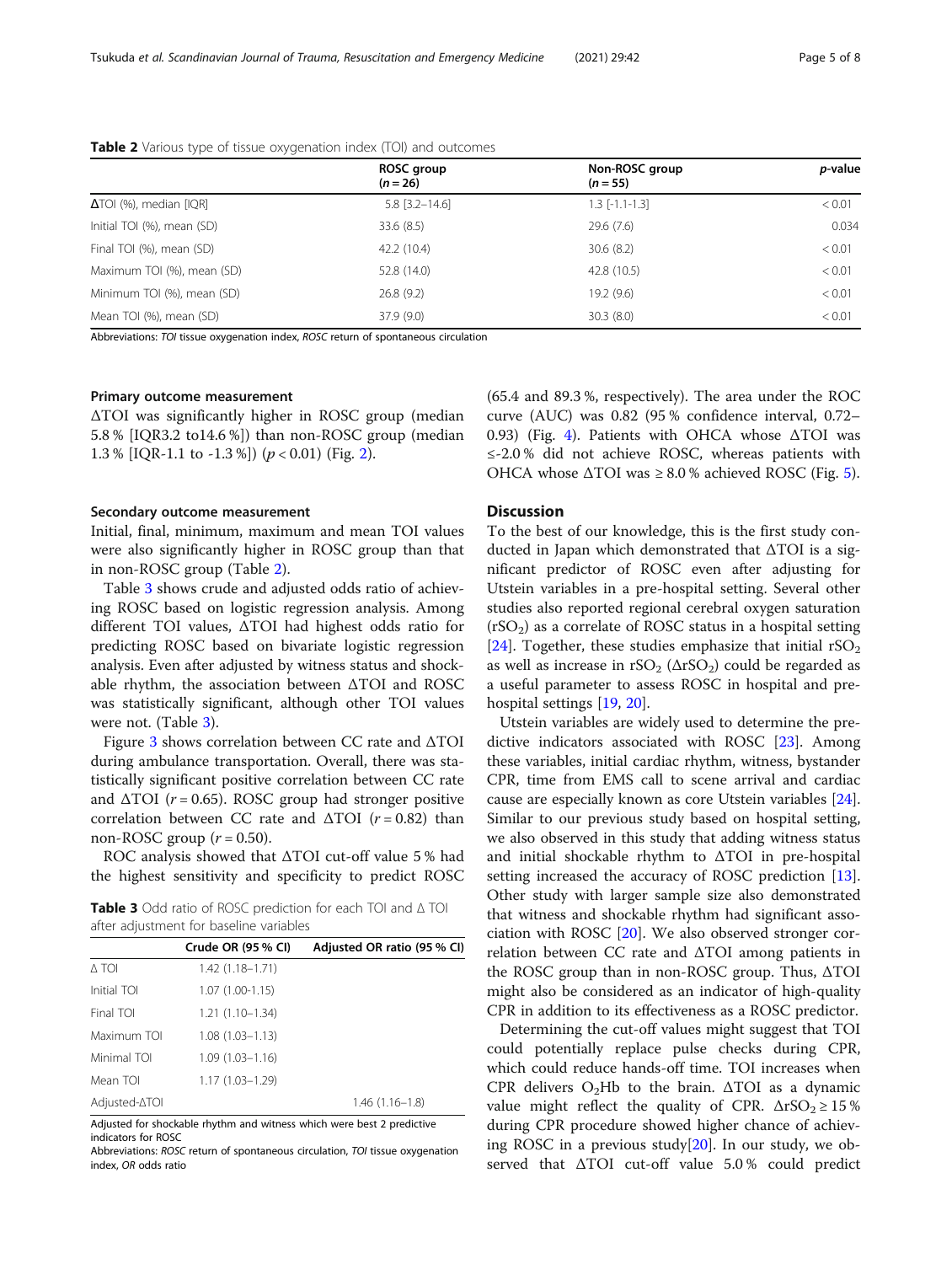<span id="page-5-0"></span>

ROSC. This discrepancy was due to difference in using the parameter as predictors in the respective study ( $\Delta rSO_2$  v.s.  $\Delta TOI$ ) as well as differences in the calcula-tion method<sup>[\[13](#page-7-0)]</sup>. Different cut-off values of  $\Delta$ TOI generated in this study to predict the probability of ROSC (ΔTOI ≤-2 % did not achieve ROSC ≥ 8 % achieved ROSC) are study-specific values only. Although these values are based on the findings of our study, future



studies might shed more light on appropriate cut-off values.

CCR-1<sup> $\degree$ </sup> can measure mean CC rate from the waveform of  $O_2$ Hb and HHb.  $\Delta$ TOI and CC rate showed significant positive correlation in this study with stronger correlation in ROSC group than non-ROSC group. Appropriate CC rate based on CPR guidelines is 100–120 per minute [\[5](#page-7-0)]. Surprisingly, 23 out of 81 people (28.4 %) could not comply with the latest CPR guidelines in this study. As in the narrow space of the ambulance, chest compressions are not always performed according to the guidelines, visual NIRS monitoring might replace the evaluation of CPR quality.

ΔTOI as a dynamic value was more specific indicator to predict ROSC than other static TOI values. These results are similar to other studies based on NIRS monitoring in pre-hospital setting [\[19](#page-7-0), [20](#page-7-0)]. TOI is expressed as the ratio of  $O_2Hb$  and HHb, and it increases with O2Hb level. Blood gas analysis showed that ROSC group had higher  $PaO<sub>2</sub>$  and lower  $PaCO<sub>2</sub>$  than non-ROSC group. Experimental animal CPR model also showed that  $rSO<sub>2</sub>$  was lower with 50% oxygen than 100% oxygen [[25](#page-7-0)]. Together, these studies support the use of TOI as a dynamic value to predict ROSC in both pre-hospital and hospital settings.

Our study has several limitations. This study was conducted in a single center, and the sample size was small because only 5 EMS teams could be equipped with portable NIRS device. There were many date errors attached to probe performance. Also, we had only a few subjects with neurological event, therefore we could not evaluate the association between TOI values and neurological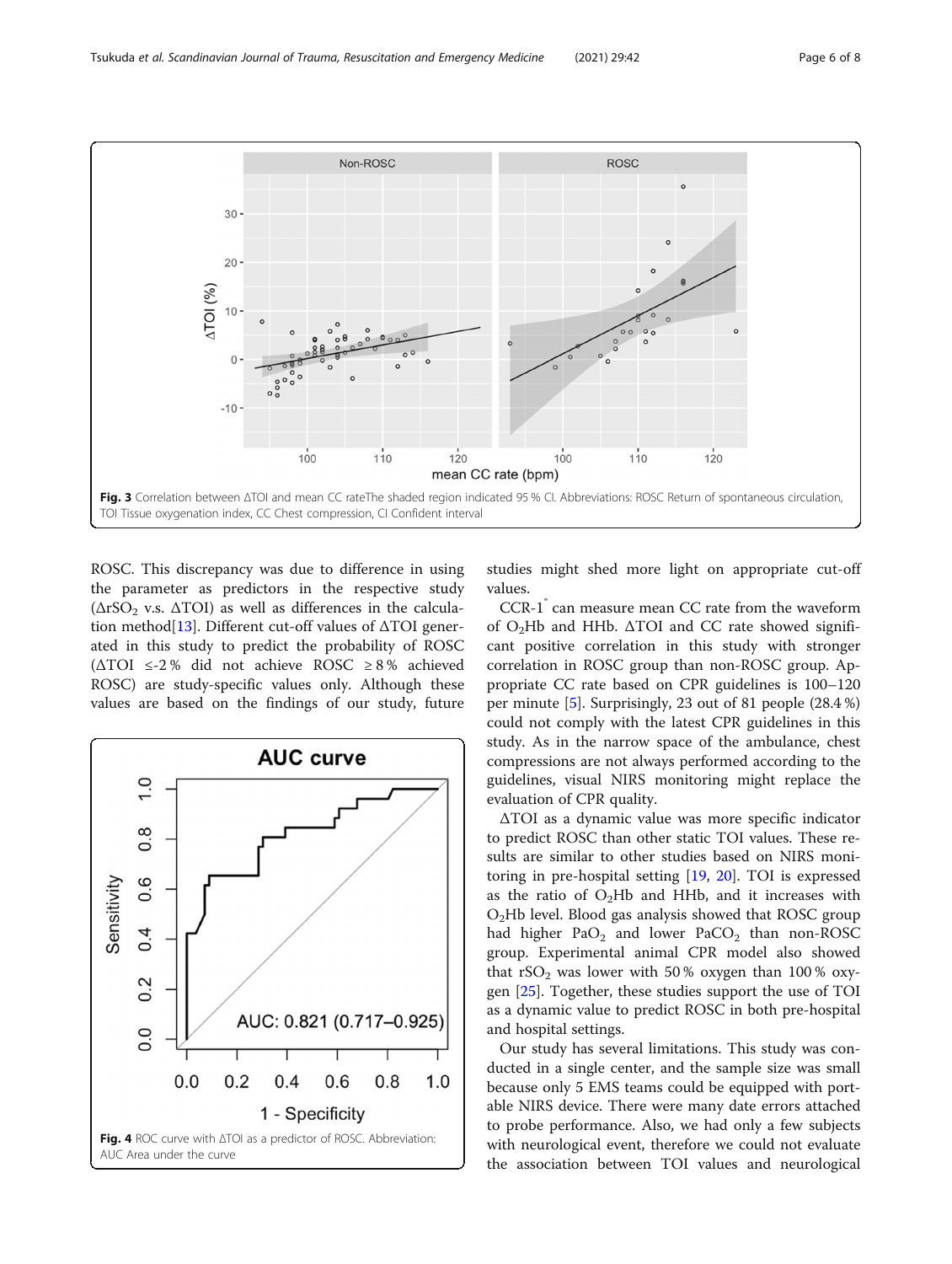<span id="page-6-0"></span>

outcomes. Portable NIRS device could not measure the depth of CC during CPR and we could only evaluate the correlation between mean CC rate and ΔTOI. Finally, we did not have laboratory data and, therefore, could not evaluate the change in  $PaO<sub>2</sub>$  during ambulance transportation.

# Conclusions

In this pilot study, we demonstrated the feasibility of ΔTOI as a dynamic value rather than single static value among OHCA patients in a pre-hospital setting. ΔTOI can be considered as a predictor of ROSC and can guide CC rate. Other findings, such as, an absolute increase of 8 % or higher in TOI during pre-hospital CPR procedure is associated with ROSC and absolute decrease of 2 % or lower from the baseline is associated with non-ROSC, would be helpful to generate future cut-off values in this regard.

### Abbreviations

TOI: Tissue oxygenation index; NIRS: Near infrared spectroscopy; ROSC: Return of spontaneous circulation; OHCA: Out-of-hospital cardiac arrest; CPR: Cardio-pulmonary resuscitation; AHA: American Heart Association; CPA: Cardiopulmonary arrest; StO<sub>2</sub>: Oxygen saturation of brain tissue; O<sub>2</sub>Hb: Oxygenated hemoglobin; HHb: Deoxygenated hemoglobin; ΔStO2: Increase in StO2; EMS: Emergency medical service; IRB: Institutional Review Board; ALS: Advanced Life Support; ED: Emergency department; TOI: Tissue oxygenation index; CC: Chest compression; IQR: Interquartile range; SD: Standard deviation; ROC: Receiver Operating Characteristic; rSO2: Regional cerebral oxygen saturation

#### Acknowledgements

We would like to thank Kawasaki City Fire Department especially Tama and Miyamae Fire Department for collecting the pre-hospital data. This work was supported by JSPS KAKENHI Grant Number JP18K16524 and Public Trust Foundation of Marumo ER Medicine Research Institute.

#### Authors' contributions

JT, SF and YT conceived the research idea and designed the study. JT, KM and TK supervised the study and collected the data. JT and MR provided statistical advice on study design and analyzed the data. SF chaired the data oversight committee. JT, SF and MR drafted the first version of the manuscript, and all authors contributed substantially to the subsequent version and revisions. SF takes public responsibility of the contents of this paper. The author(s) read and approved the final manuscript.

#### Funding

Yasuhiko Taira reports having received Public Trust Foundation of Marumo ER Medicine Research Institute (2016). Jumpei Tsukuda reports having JSPS KAKENHI Grant Number JP18K16524 (2018).

#### Availability of data and materials

The datasets used and/or analyzed during the current study are available from the corresponding author on reasonable request.

#### Declarations

#### Ethics approval and consent to participate

This study was approved by the institutional review board of St. Marianna University School of Medicine (IRB: 3022). Informed consent from the patients was waived because this study contains de-identified information, which does not affect the rights and welfare of the patients.

#### Consent for publication

Not applicable

#### Competing interests

The authors declare that they have no competing interests.

#### Author details

<sup>1</sup>Department of Emergency and Critical Care Medicine, St. Marianna University School of Medicine, 2-16-1 Sugao, Miyamae, 216-8511 Kawasaki, Kanagawa, Japan. <sup>2</sup>Emergency Medicine, Thomas Jefferson University, 1020 Walnut Street, 19107, PA, Philadelphia, USA. <sup>3</sup>Graduate School of Public Health, St. Luke's International University, 3-6-2 Tsukiji, 104-0045 Tokyo, Japan.